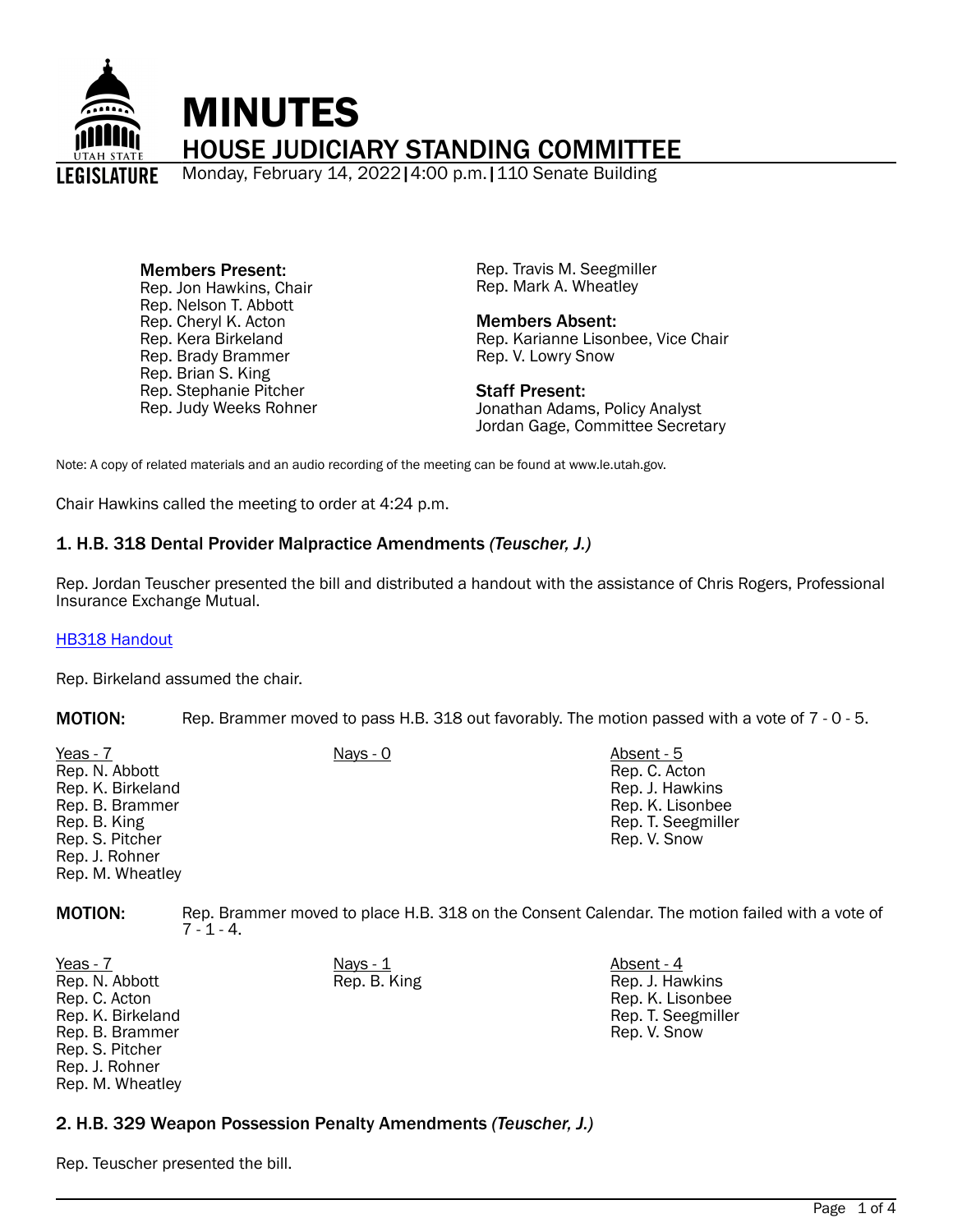Cynthia Zumwalt, Utah State Director, DC Project, spoke in favor of the bill.

Clark Aposhian, Chairman, Utah Shooting Sports Council, spoke in favor of the bill.

MOTION: Rep. Seegmiller moved to pass H.B. 329 out favorably. The motion passed with a vote of 8 - 0 - 4.

Yeas - 8 Nays - 0 Absent - 4 Rep. N. Abbott Rep. C. Acton Rep. K. Birkeland Rep. B. Brammer Rep. B. King Rep. S. Pitcher Rep. T. Seegmiller Rep. M. Wheatley

Rep. J. Hawkins Rep. K. Lisonbee Rep. J. Rohner Rep. V. Snow

MOTION: Rep. Acton moved to place H.B. 329 on the Consent Calendar. The motion passed with a vote of 8 -  $0 - 4.$ 

Yeas - 8 Nays - 0 Absent - 4 Rep. N. Abbott Rep. C. Acton Rep. K. Birkeland Rep. B. Brammer Rep. B. King Rep. S. Pitcher Rep. T. Seegmiller Rep. M. Wheatley

Rep. J. Hawkins Rep. K. Lisonbee Rep. J. Rohner Rep. V. Snow

### 3. H.B. 321 Restitution Amendments *(Abbott, N.)*

Rep. Abbott presented the bill.

MOTION: Rep. Seegmiller moved to replace H.B. 321 with 1st Substitute H.B. 321. The motion passed with a vote of 8 - 0 - 4.

| Yeas - 8           | Nays - 0 | Absent - 4       |
|--------------------|----------|------------------|
| Rep. N. Abbott     |          | Rep. J. Hawkins  |
| Rep. C. Acton      |          | Rep. K. Lisonbee |
| Rep. K. Birkeland  |          | Rep. J. Rohner   |
| Rep. B. Brammer    |          | Rep. V. Snow     |
| Rep. B. King       |          |                  |
| Rep. S. Pitcher    |          |                  |
| Rep. T. Seegmiller |          |                  |
| Rep. M. Wheatley   |          |                  |
|                    |          |                  |

Brandon Merrill, Executive Director, Utah Homicide Survivors, spoke in favor of the bill.

**MOTION:** Rep. Brammer moved to pass 1st Substitute H.B. 321 out favorably. The motion passed with a vote of 8 - 0 - 4.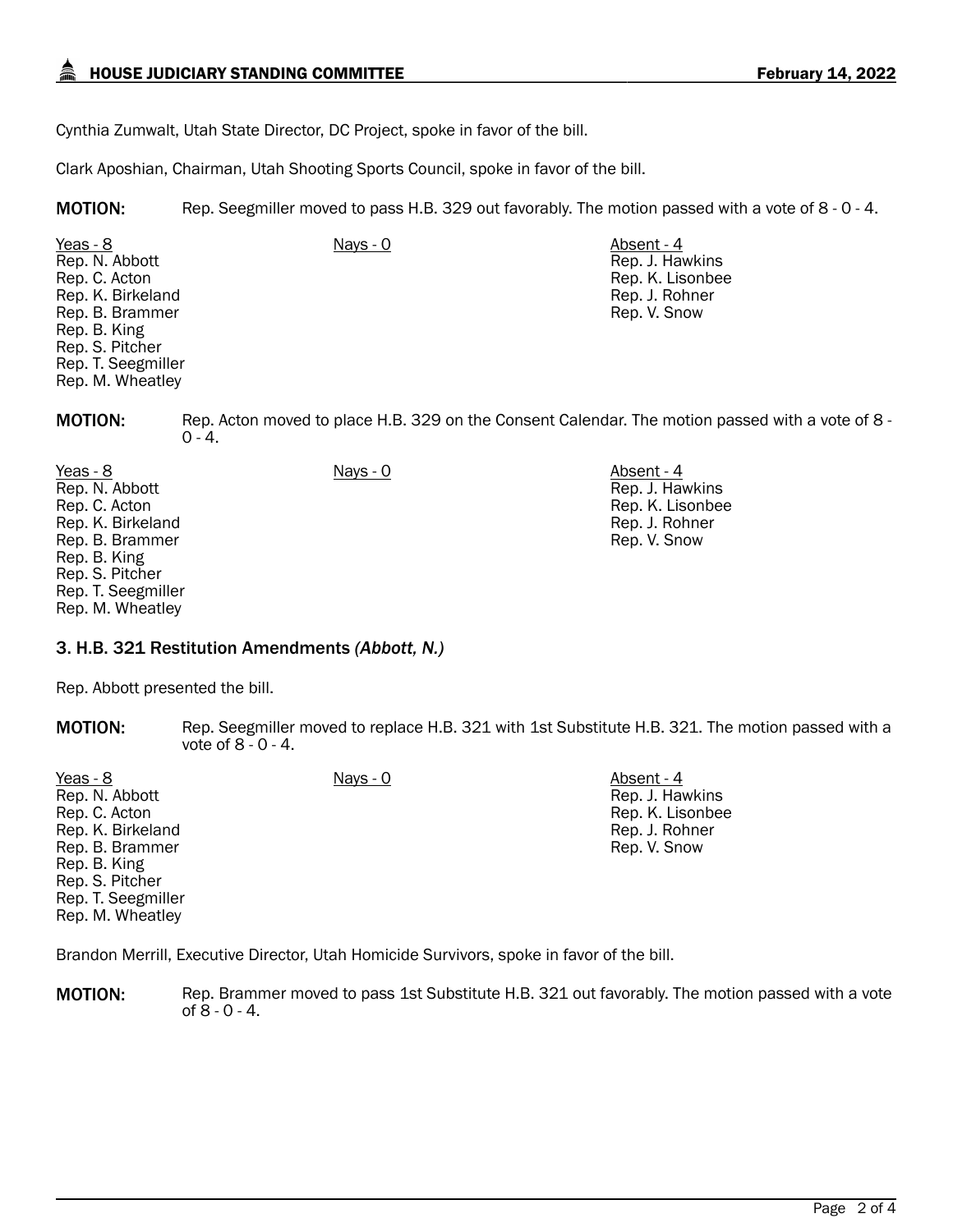Yeas - 8 Nays - 0 Absent - 4 Rep. N. Abbott Rep. C. Acton Rep. K. Birkeland Rep. B. Brammer Rep. B. King Rep. S. Pitcher Rep. T. Seegmiller Rep. M. Wheatley

### 4. H.B. 309 Process Server Amendments *(Stoddard, A.)*

Rep. Andrew Stoddard presented the bill with the assistance of Kari Huth, Chief Deputy, Salt Lake County Sherriff's Office, Public Safety Bureau.

**MOTION:** Rep. Acton moved to pass H.B. 309 out favorably. The motion passed with a vote of 8 - 0 - 4.

Yeas - 8 Nays - 0 Absent - 4 Rep. N. Abbott Rep. C. Acton Rep. K. Birkeland Rep. B. Brammer Rep. B. King Rep. S. Pitcher Rep. T. Seegmiller Rep. M. Wheatley Rep. J. Hawkins Rep. K. Lisonbee Rep. J. Rohner Rep. V. Snow

MOTION: Rep. Acton moved to place H.B. 309 on the Consent Calendar. The motion passed with a vote of 9 -  $0 - 3.$ 

Yeas - 9 Nays - 0 Absent - 3 Rep. N. Abbott Rep. C. Acton Rep. K. Birkeland Rep. B. Brammer Rep. J. Hawkins Rep. B. King Rep. S. Pitcher Rep. T. Seegmiller Rep. M. Wheatley

Rep. Hawkins resumed the chair.

**MOTION:** Rep. Brammer moved to approve the minutes. The motion passed with a vote of 9 - 0 - 3.

| Yeas - 9           | Nays - 0 | Absent - 3       |
|--------------------|----------|------------------|
| Rep. N. Abbott     |          | Rep. K. Lisonbee |
| Rep. C. Acton      |          | Rep. J. Rohner   |
| Rep. K. Birkeland  |          | Rep. V. Snow     |
| Rep. B. Brammer    |          |                  |
| Rep. J. Hawkins    |          |                  |
| Rep. B. King       |          |                  |
| Rep. S. Pitcher    |          |                  |
| Rep. T. Seegmiller |          |                  |
| Rep. M. Wheatley   |          |                  |

### 5. H.B. 314 Inheritance Disqualification Amendments *(Stoddard, A.)*

Rep. J. Hawkins Rep. K. Lisonbee Rep. J. Rohner Rep. V. Snow

Rep. K. Lisonbee Rep. J. Rohner Rep. V. Snow